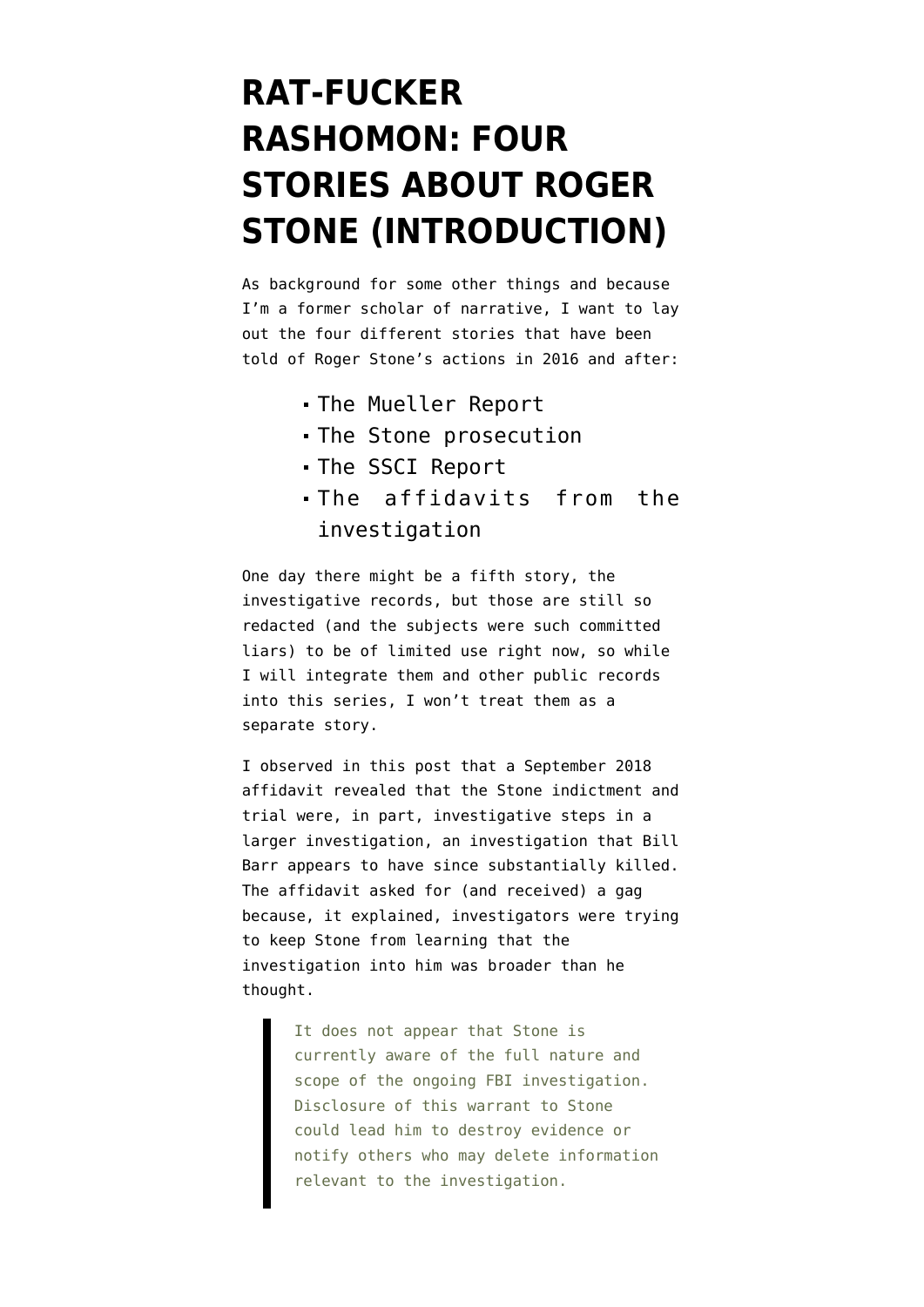Partly, the larger investigation must have been an effort to determine — and if possible, obtain proof beyond a reasonable doubt — of how Stone optimized the release of (at least) the Podesta emails. I think the evidence shows Stone did partly optimize the release, though I also believe doing so served as much to compromise Stone and others as to help Trump get elected. In [an unreliable Paul Manafort interview,](https://beta.documentcloud.org/documents/20386702-10th-mueller-document-foia-release#document/p539/a2001479) Trump's former campaign chair describes a conversation (this may have taken place in spring 2018, during a period when Manafort unconvincingly claims he was not engaged in concocting a cover story with his lifelong buddy) where Stone clarified that he was just a conduit in the process of optimizing the Podesta release, not the decision maker.

> Stone said to Manafort that he was not the decision maker or the controller of the information. Stone said he may have had advance knowledge, but he was not the decision maker. Stone was making clear to Manafort that he did not control the emails or make decisions about them. Stone said he received information about the Podesta emails but was a conduit, not someone in a position to get them released.

*That's Stone and Manafort's less damning explanation, that Stone did have advance knowledge but didn't control the process!* It may also be true, though Stone likely believed he was controlling things in real time, when he was making stupid promises. Being a reckless ratfucker can make a guy vulnerable to rat-fuckery himself.

I also believe that prosecutors did confirm how Stone got (information on) the emails and what stupid promises he had to make to get them, though not until after Stone was charged in his cover-up and probably not beyond a reasonable doubt. But, likely for a variety of reasons, they never told us that in any of the four stories that have been released about Stone.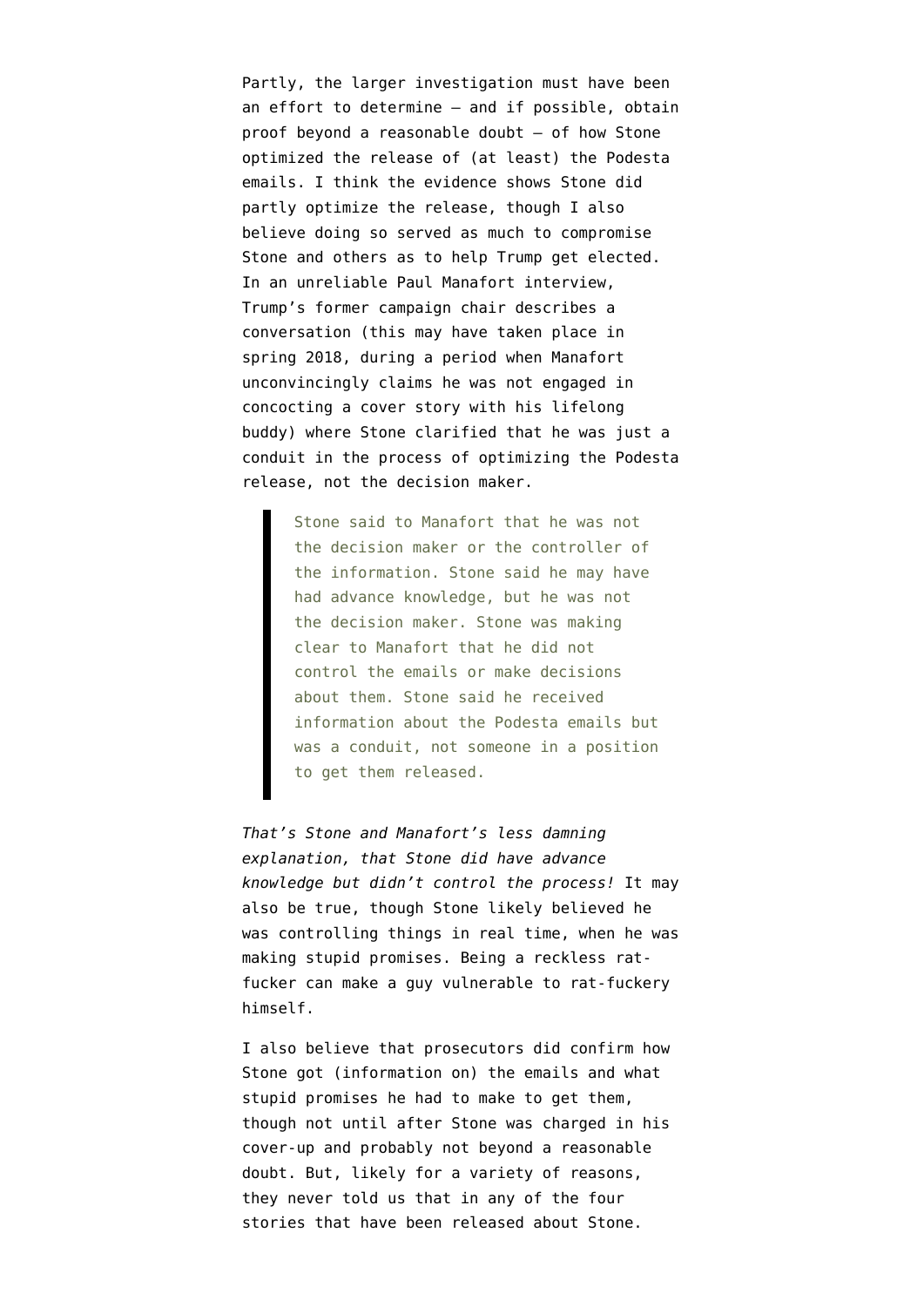So I want to examine what story each of the four narratives tell, because what an author withholds [wink] is always at least as interesting as what storyline the author uses to engage her readers.

#### **The Mueller Report**

All these stories are constrained, in part, by their genre.

For example, legally, the Mueller Report fulfills a [requirement](https://www.law.cornell.edu/cfr/text/28/600.8) of the regulation under which Mueller was appointed.

> Closing documentation. At the conclusion of the Special Counsel's work, he or she shall provide the Attorney General with a confidential report explaining the prosecution or declination decisions reached by the Special Counsel.

You finish your work, and you tell the Attorney General overseeing your work whom you charged, whom you didn't, and why. The Mueller Report, consisting of two volumes and some appendices laying out referrals from the investigation itself, therefore had to tell a story to support these decisions:

- To charge a bunch of IRA trolls but none of the Americans unwittingly cooperating with them
- To charge a bunch of Russian intelligence officers but not WikiLeaks or Roger Stone (though note that Rod Rosenstein has said the WikiLeaks investigation always remained at EDVA)
- Not to charge Don Jr and Stone for accepting or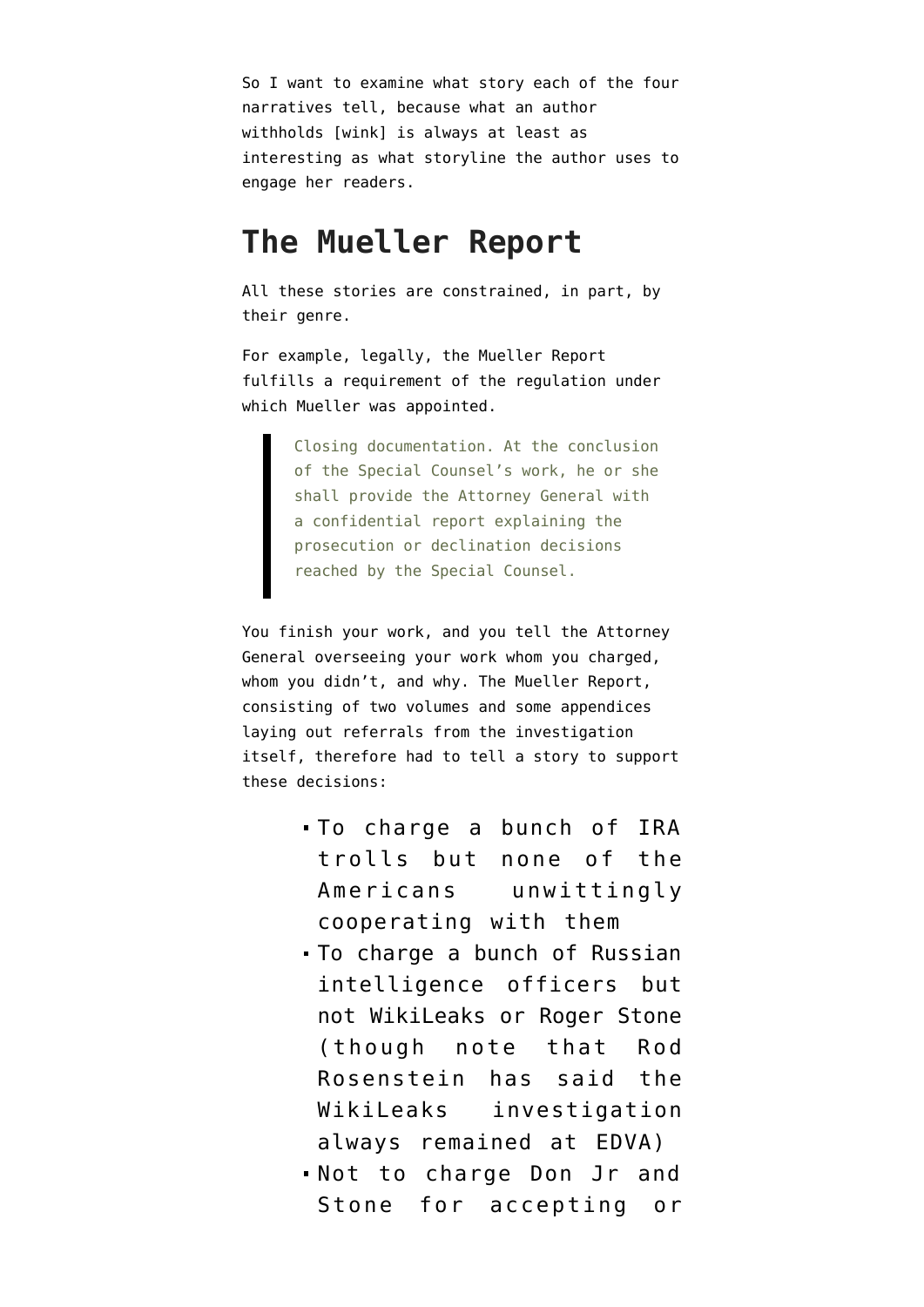soliciting illegal campaign donations from foreigners

- Not to charge a bunch of Trumpsters for their sleazy influence peddling
- To charge a bunch of Trumpsters with lying and (in the case of Manafort and Gates) various kinds of financial fraud, but not to charge other Trumpsters for equally obvious lying
- Effectively (and this is my opinion), to refer Trump to Congress for impeachment
- To refer a bunch of other matters, ranging from Trumpsters' financial fraud, George Nader's child porn (though given the releases from the other day, it's not clear that's formally in the report), and a number of counterintelligence matters, for further investigation

That's not all. Technically, one investigation into someone either close to or Trump himself wasn't even done at the time Mueller finished. [Documents show](https://www.emptywheel.net/2020/09/18/the-closed-mueller-investigations-erik-prince-skates-on-the-seychelles/) a campaign finance investigation–AKA bribery–involving a bank owned by a foreign country was ongoing; Bill Barr has recently publicly bitched about the legal theory behind the investigation (one SCOTUS approved) and it has been closed. And, significantly, for the purpose of this series, Mueller had not obtained Stone aide Andrew Miller's testimony when the Report got written either, though at the minute Miller agreed to testify, Mueller was giving a presser closing up shop, presumably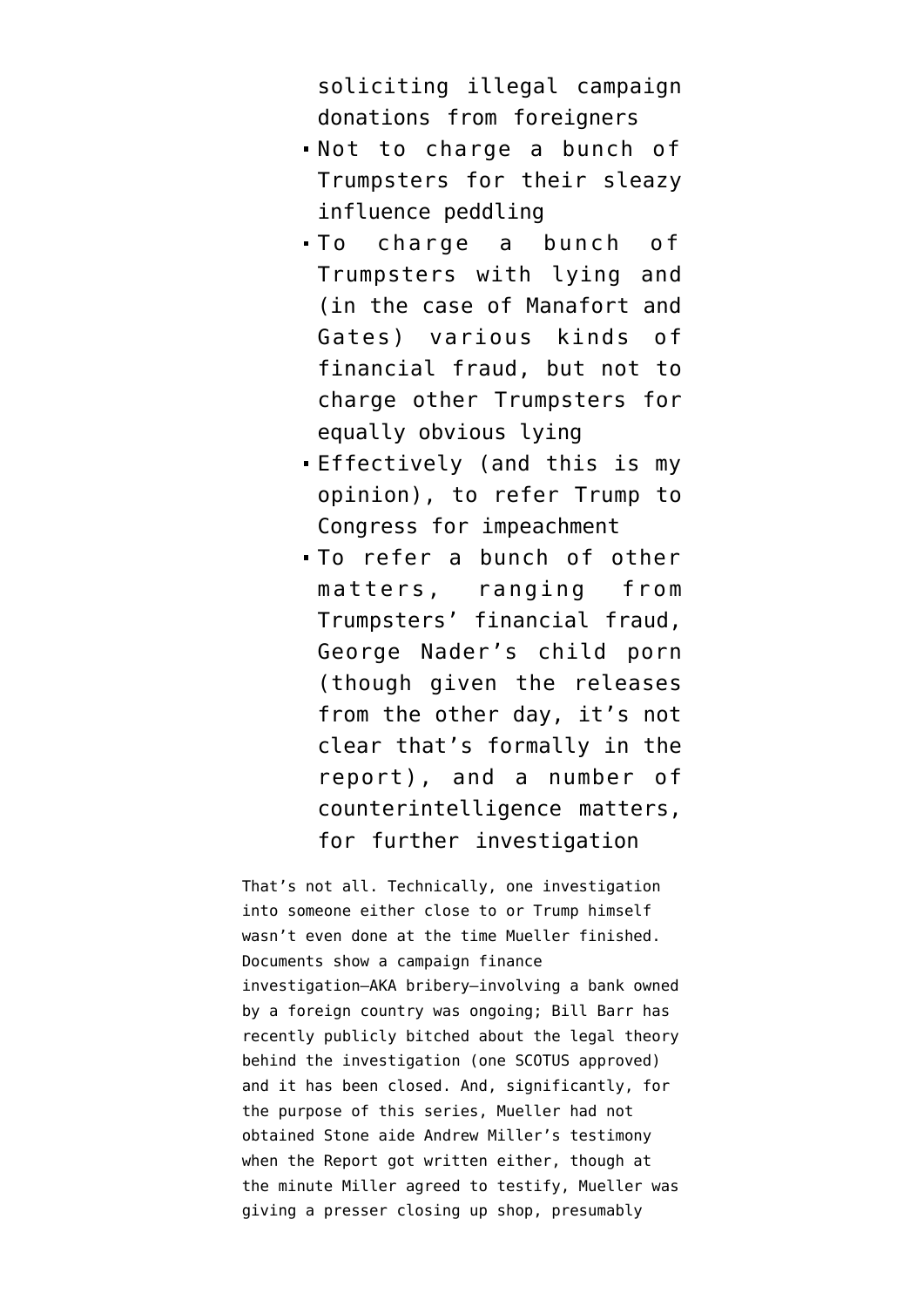(though not definitely) making Miller's testimony part of the ongoing investigation related to Stone.

Aside from those two details, the story the Mueller Report has to tell has to explain those prosecutorial decisions. For the sake of this series, then, the story has to tell why Stone wasn't charged for soliciting illegal campaign donations from WikiLeaks, why he was charged for lying to obscure who his go-between was and whether he had discussed all that with Trump and others on the campaign, and why Trump should be impeached for his promises to pardon Stone (among others) for covering up what really happened in 2016.

Significantly for this story, Stone was *not* charged because he lied about *having* a gobetween (he lied to Congress to cover up who it was), nor was he charged for any actions he took with his go-between to get advance information. I'm not certain, but such charges may actually not be precluded by double jeopardy; if not, this story may have been written to ensure no double jeopardy attached. In any case, we shouldn't expect details of his go-between to be fully aired in the report (or encompassed by it), because it was not a prosecutorial decision that needed to be explained.

The timeline of the Stone part of this story starts in early June 2016, and (for the main part of his story) ends the day the Podesta emails got released, October 7, leaving out a bunch of Stone activities that were key prongs of the investigation.

### **The Stone prosecution**

The story told by the Stone prosecution unsurprisingly adopts the same general scope as the Mueller Report.

As noted above, the government took a number of investigative steps in 2018 that they kept secret from Stone, explicitly because they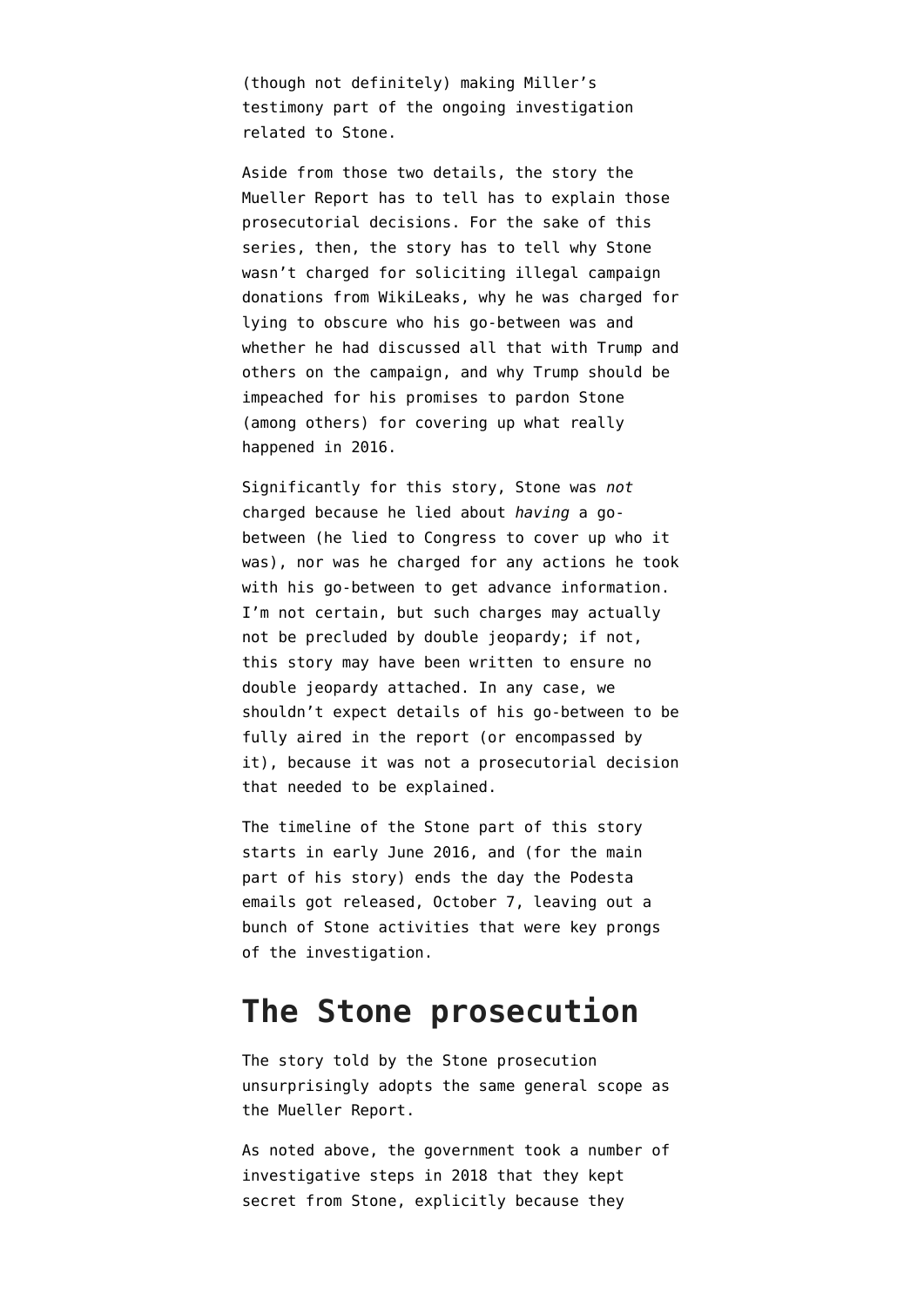wanted Stone to continue to believe he was only under investigation for his lies about his claims about having a go-between with WikiLeaks. Because of that, I think the story the Stone prosecution told is best understood as a way to use the prosecution to advance a larger investigation, without compromising the rest of it. As such, it makes the way in which prosecutors controlled this narrative all the more interesting. That dual objective advancing the larger investigation but keeping secrets –meant that prosecutors needed to provide enough detail to win the case — possibly even to get testimony about specific details to achieve other objectives in their investigation — but not disclose details that would give away the rest or require unreliable witnesses.

The Stone prosecutors provided us a handy [timeline](https://www.documentcloud.org/documents/7213997-191107-Stone-Timeline.html) to show the scope of its story, split into two sections. The first starts with Assange's promise of additional Hillary files on June 12, 2016 and ends on October 7, 2016.



Timeline of Events

While Rick Gates did testify that Stone predicted a WikiLeaks drop even before June 12, his testimony focused far more closely on discussions they had in the wake of the June 14 DNC announcement they'd been hacked. So the prosecution left out interesting details about what Stone was up to in spring 2016.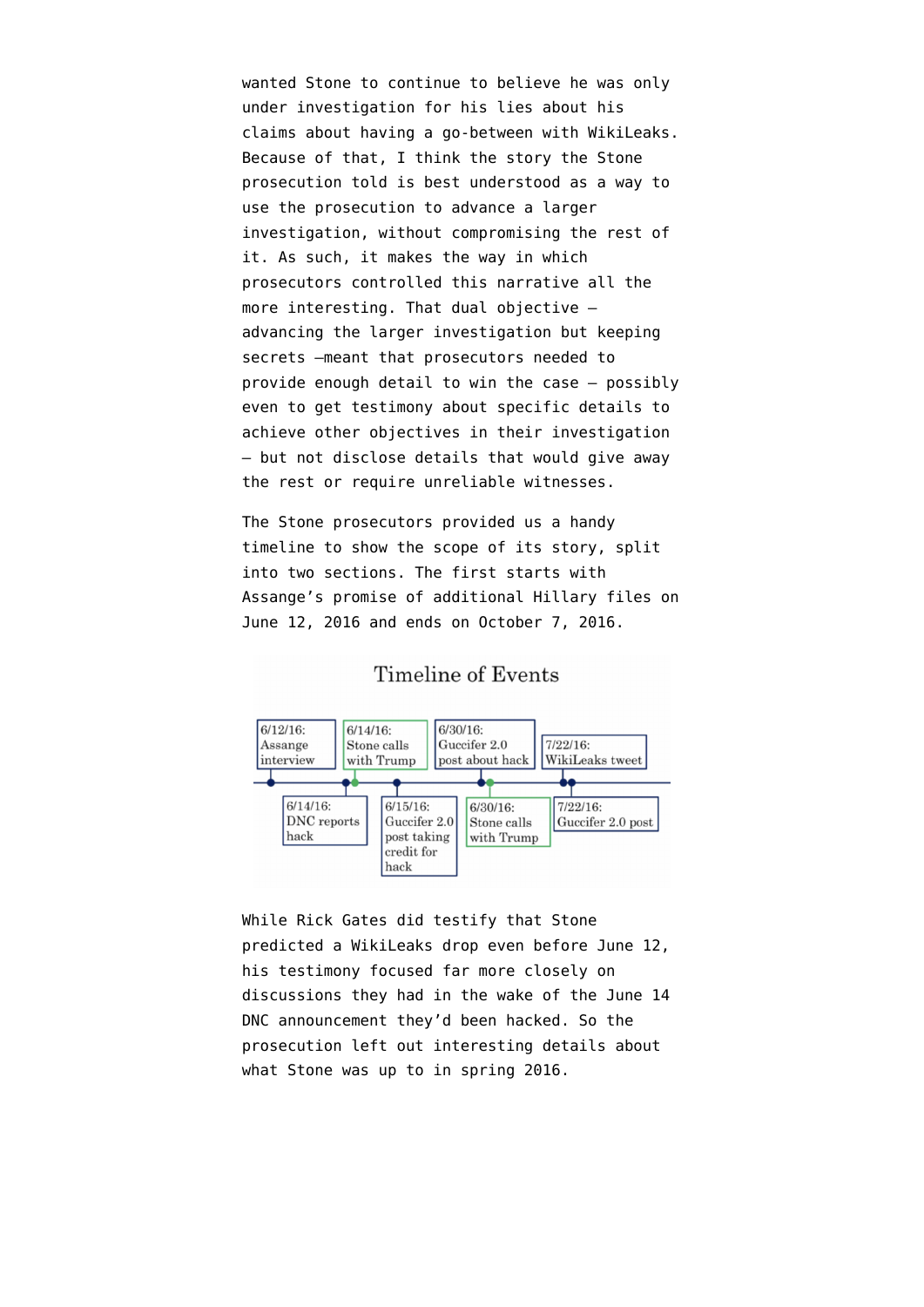

By ending the earlier, election-related timeline on October 7, prosecutors didn't include a presumed Stone meeting with Trump on October 8 or the evidence that he and Corsi had advance knowledge of certain Podesta files, which became clear around October 13, to say nothing of [what](https://www.emptywheel.net/2020/09/19/randy-credico-refuses-to-answer-whether-roger-stone-called-him-about-an-assange-pardon-on-november-9-2016/) [happened in the days after the election.](https://www.emptywheel.net/2020/09/19/randy-credico-refuses-to-answer-whether-roger-stone-called-him-about-an-assange-pardon-on-november-9-2016/)

Then, the prosecution adopted a later timeline covering obstruction and witness tampering. It starts on January 6, 2017 and — at least on this timeline — goes through January 28, 2018 (though FBI Agent Michelle Taylor introduced evidence and Randy Credico testified to events that took place after that date).



#### Timeline of Events

That's the scope of the story: an abbreviated version of 2016, starting after Stone first starting claiming to have advance warning of the email dumps, and ending well before things started to get interesting in the lead-up to and aftermath of the election.

A simplified version of the plot this story tells is how Stone used Credico to make sure no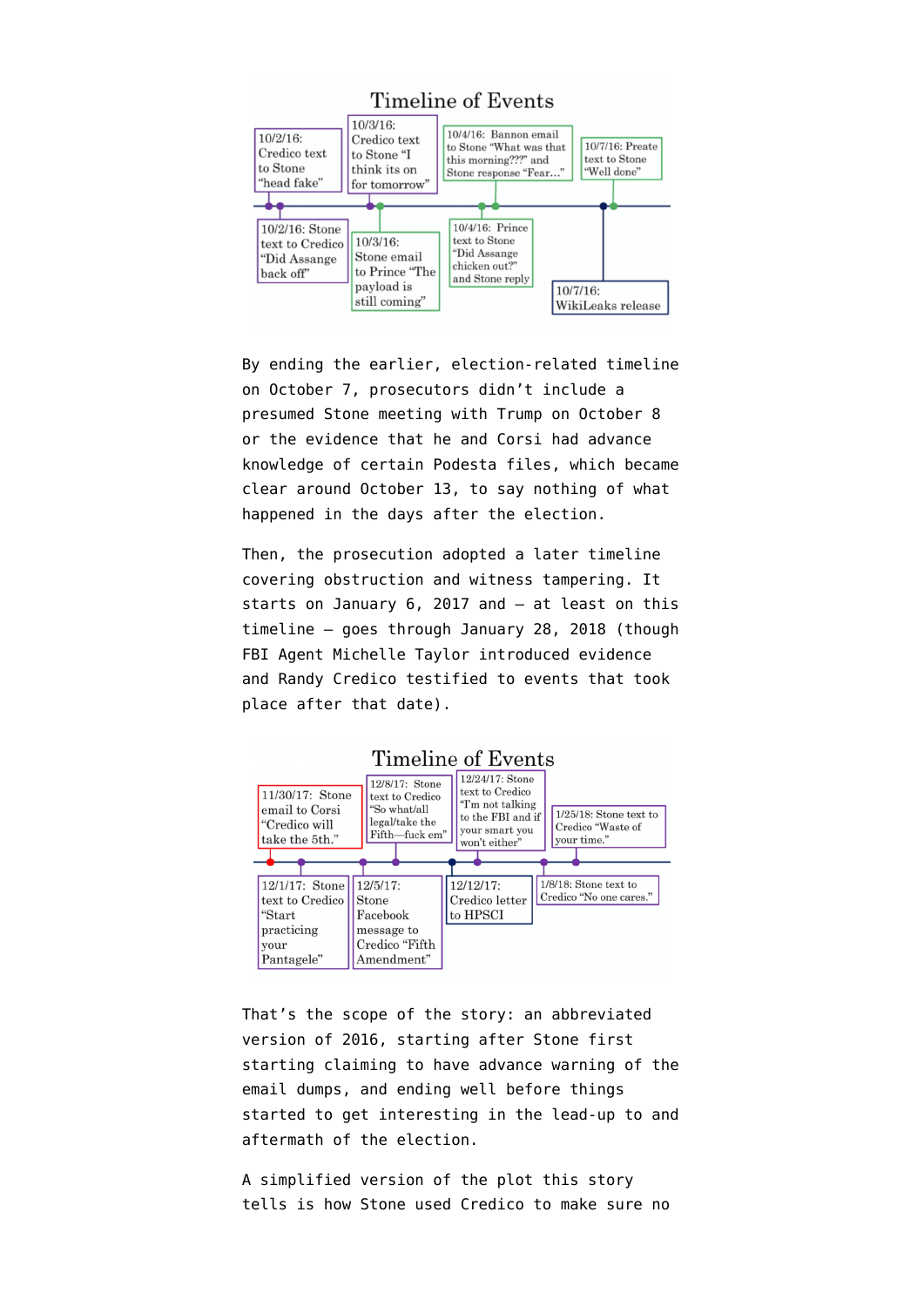one would look too closely at what he had been up to with Corsi.

#### **The SSCI Report**

As I said, most of these stories were dictated, in part, by genre and a specific goal. Prosecutors writing the Mueller Report could only tell a story that explained prosecutorial decisions, and in this case, they had an ongoing investigation to protect (which Barr appears to have since substantially killed). Prosecutors scoping the Stone prosecution only had to present enough evidence to get their guilty verdict, and presumably didn't want to produce evidence that would disclose the secrets they were trying to keep or expose a weakness in an otherwise airtight case. As for the warrants, every affidavit an FBI agent writes notes that they are including only as much as required to show probable cause. With a caveat laid out below, the FBI agents wouldn't want to include too much for fear of giving defendants reason to challenge the warrants in the future. So the Stone affidavits, like all probable cause affidavits, are an exercise in careful narrative, telling a story but not telling too much.

Thus, the SSCI Report (clocking in at almost 1,000 pages) is the only one of these four stories that even pretends to be revealing all it knows. But it also didn't try to tell the whole story. It limited the scope of the investigation in various ways (most notably, by refusing to investigate Trump's financial vulnerabilities to Russia). And over and over again, the SSCI Report pulled punches to avoid concluding that the President is a glaring counterintelligence risk. The imperative of protecting the President (and getting Republican votes in Committee to actually release it) affected the way SSCI told its story in very tangible ways.

Because it is a SSCI Report, this story has a ton of footnotes which are (as they are in most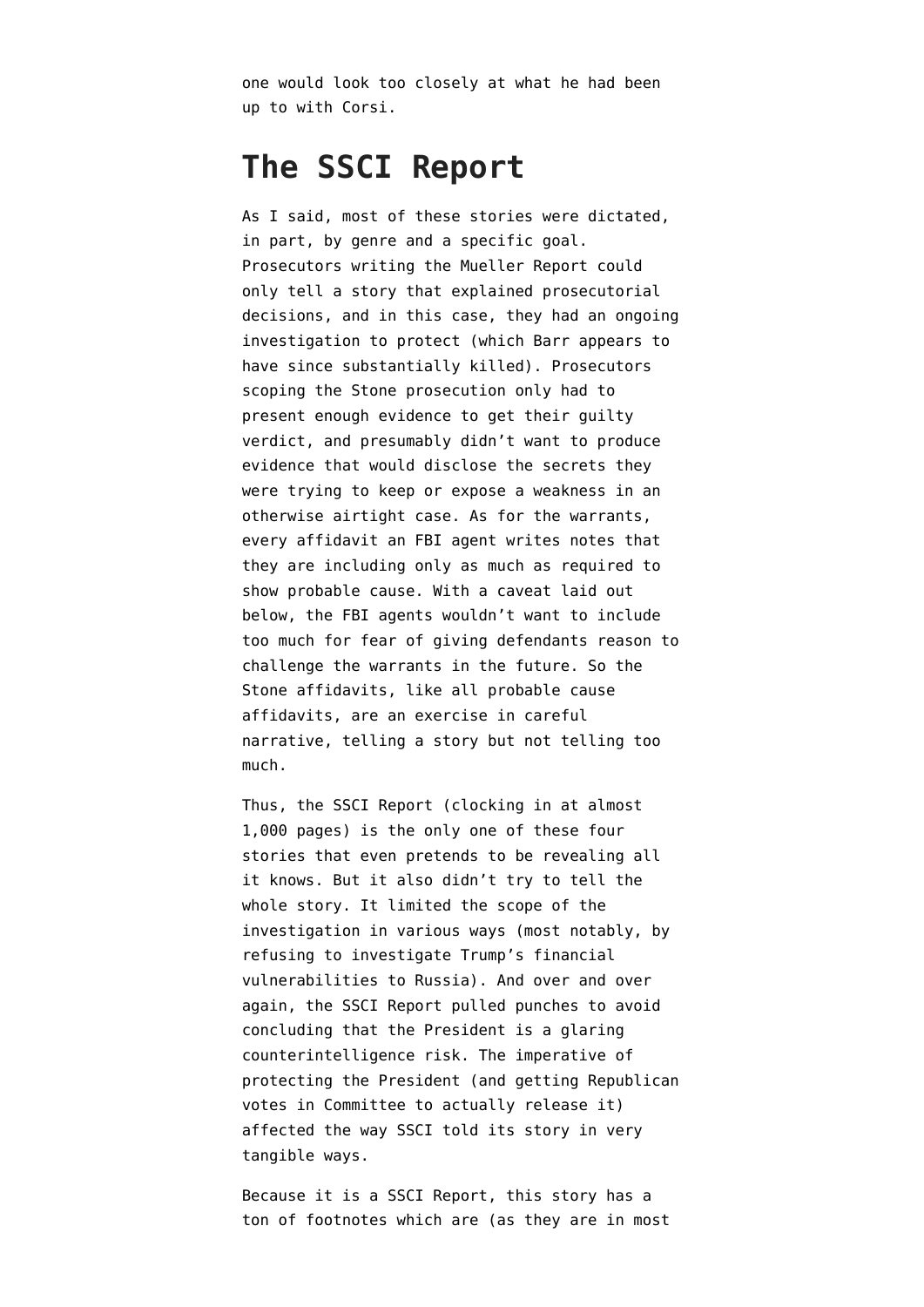SSCI Reports) a goldmine of detail. But the decision of what to put in the main body of a story and what to relegate to a footnote is also a narrative question.

Importantly, SSCI had outside limitations on its investigation — and therefore its story — that the FBI did not have. Rick Gates, Jerome Corsi, and Paul Manafort largely invoked the Fifth Amendment. Stone refused to testify. SSCI only received a limited subset of Mueller's 302s, and none pertaining to the GRU investigation. SSCI had limited ability to demand the content of communications. The White House and the Trump Org withheld documents, even some documents they otherwise provided to Mueller. Plus, the version of the report we have is heavily redacted (including much of the discussion about WikiLeaks), sometimes for classified reasons but also sometimes (if you trust Ron Wyden's additional views) to protect the President. That means we don't even get the full story SSCI told.

Nevertheless, while SSCI left out parts of the story that the FBI seems to have considered important, the SSCI Report also includes a lot that DOJ and FBI had to have known, but for reasons that likely stem, in part, from the stories they wanted or were obligated to tell, they chose not to disclose. That makes the SSCI Report really useful to identify what must be intentional gaps in the other stories.

Like the Mueller Report (in part because it relied heavily on it), the story that the SSCI Report tells about Stone adopts an uneven timeline, narrowly focusing on Stone's election season activities even while for others it adopts a broader timeframe. More generally, though, the SSCI Report tells a story about the dangerous counterintelligence threats surrounding the President, while stopping short of fully considering how he is himself a counterintelligence threat.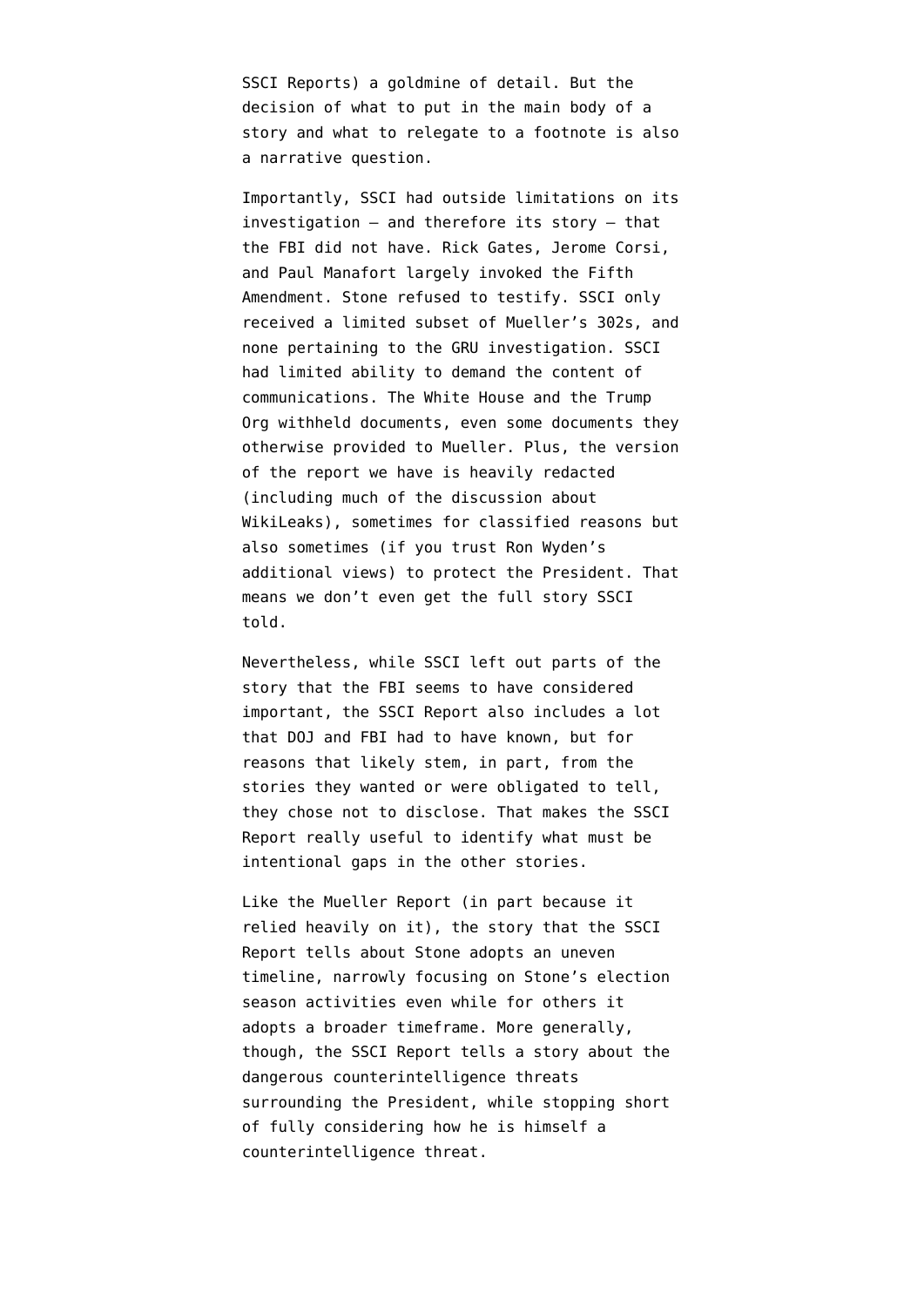### **The warrant affidavits**

As noted, FBI warrants deliberately and explicitly try to find a sweet spot, establishing probable cause but not including stuff that either might be challenged later or might give away investigative secrets. That said, [Andrew Weissmann's book](https://www.amazon.com/Where-Law-Ends-Mueller-Investigation-ebook/dp/B08D8JJS3G/) reveals that Mueller's team included more detail than needed in affidavits to provide a road map if they all got fired.

> We also realized we could use the courts as a kind of external hard drive to back up our work. The applications for search warrants we filed with the court only had to set out a minimum of facts from which the court could find probable cause—a fairly low standard. But by packing those documents with up-to-date details of our investigation, we could create a separate record of our activities—one that would be deposited securely in the judicial system, beyond the reach of the Department of Justice, the White House, or Congress. (Putting such a substantial record before the court had the added benefit of eliciting quick rulings on our applications and demonstrating that we were not tacking too close to the line in establishing the necessary probable cause.)

The affidavits in the Stone case — written by at least 5 different FBI agents — actually tell two stories: The first is a narrative of how allegations were made and then removed, often for emphasis but also, probably in some cases, because suspicions were answered. The second is an evolving narrative of some of the core pieces of evidence that Stone *did* have advance notice of the releases, and so may have had legal liability — either as a co-conspirator, or someone who abetted the operation — for the hack-and-leak. It came to double in on itself, investigating Stone's extensive efforts to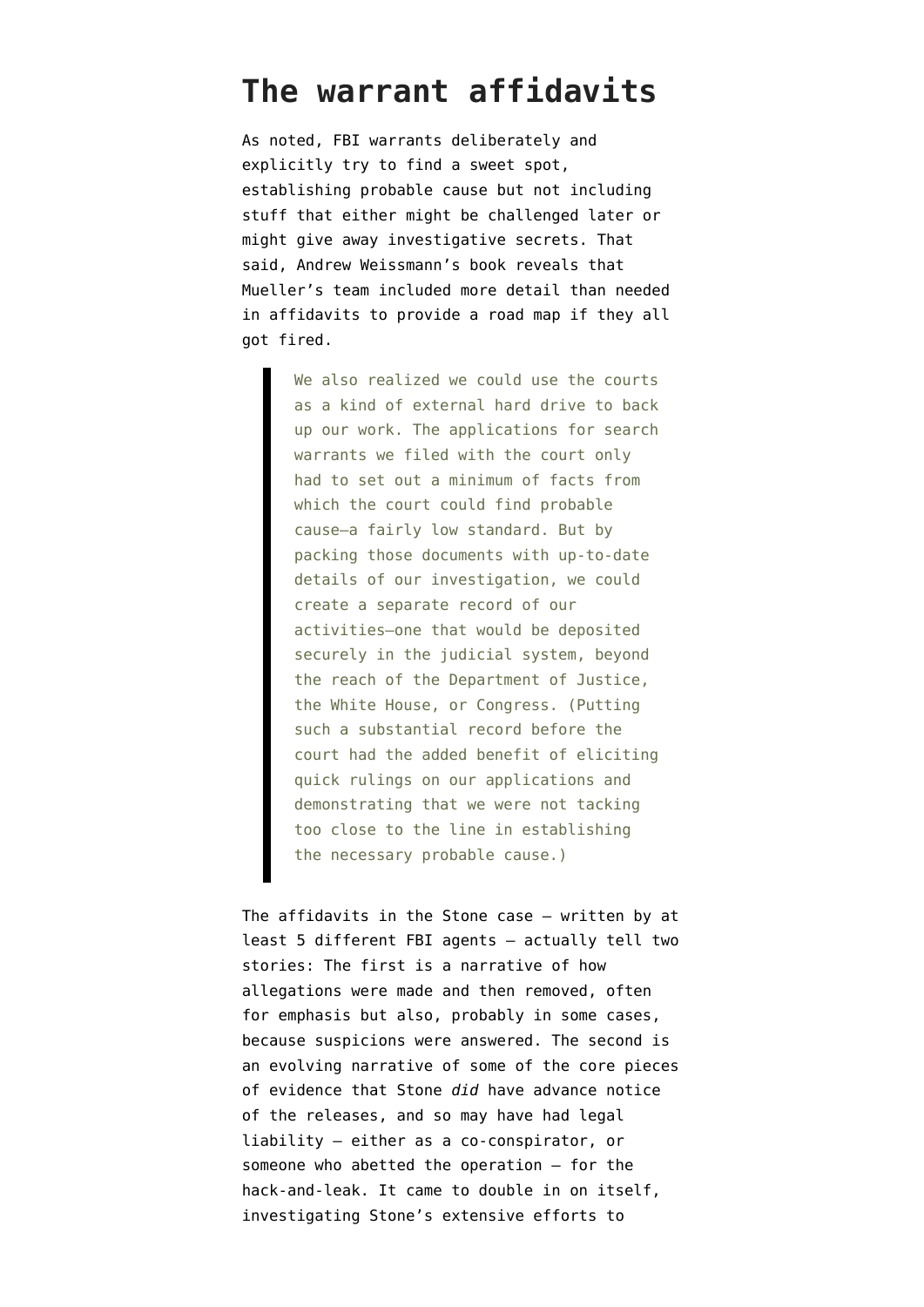thwart the investigation. Near the end of the investigation, that story came to incorporate Foreign Agent charges (though it's not entirely sure how much Stone, or other people like Assange, are the target of those warrants, and virtually all that story is redacted). I lay out [how these two narratives intersect here.](https://www.emptywheel.net/2020/05/01/the-roger-stone-prosecution-was-one-step-in-an-ongoing-investigation/)

For some of the investigation, the affidavits adopted a timeline starting in June 2015 (when Stone worked on the Trump campaign) and continuing through the election, but ultimately that timeline extended through to the present in 2018 and 2019, ostensibly to support the obstruction investigation.

#### **The gaps**

The differences between the stories may be easiest to identify by observing what each leaves out. Each of these stories leaves out some pieces of evidence of one or more of the following:

> The extent and nature of Stone's provable interactions about WikiLeaks with Trump: While all of these stories do include evidence *that* Stone kept Trump apprised of his efforts to optimize the Podesta release, the SSCI Report — completed without Trump's phone records or those of many others, with a very limited set of witness 302s, and limited power to access evidence of its own describes damning interactions that none of the other stories do.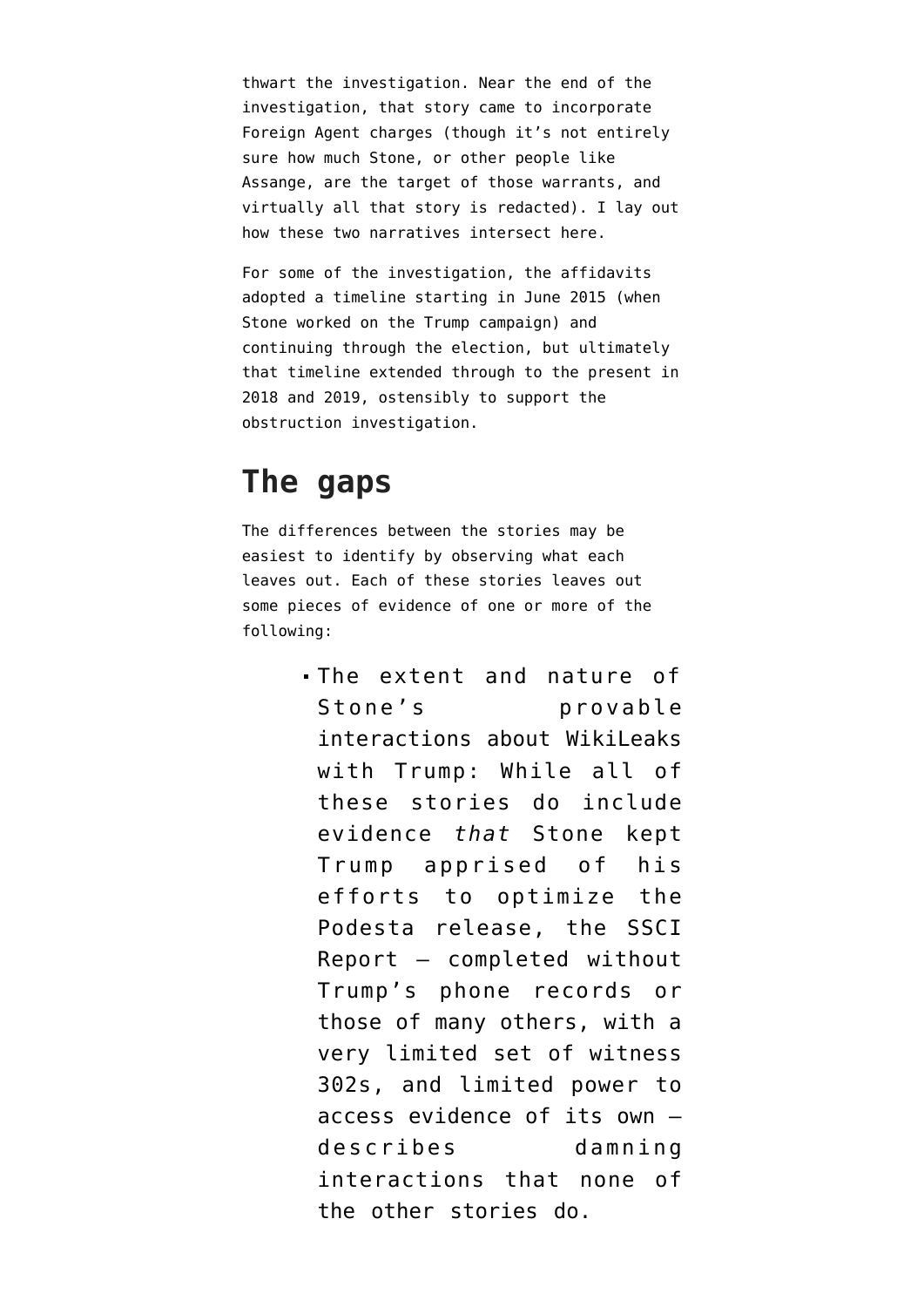- The extent to which *either* Corsi or Stone succeeded in dictating the release of the Podesta emails on October 7, 2016 and why: Several stories consider only whether Corsi managed to get WikiLeaks to drown out the Access Hollywood video, without considering whether Stone did.
- What Stone and Corsi did with advance knowledge that WikiLeaks would release information on John Podesta's ties with Joule holdings: Manafort's unreliable testimony (and a bunch of other evidence) seems to confirm *that* [Stone](https://www.emptywheel.net/2018/10/22/detour-roger-stones-epically-shitty-explanation-for-his-podesta-tweet/) [and Corsi had at least](https://www.emptywheel.net/2018/10/22/detour-roger-stones-epically-shitty-explanation-for-his-podesta-tweet/) [advance notice](https://www.emptywheel.net/2018/10/22/detour-roger-stones-epically-shitty-explanation-for-his-podesta-tweet/) of, if not documents themselves, on Podesta's ties with Joule Holdings that were later released by WikiLeaks. Only one of these four stories the affidavits — include this process as a central story line, but it's one way to show that the rat-fucker and the hoaxster *did* have advance knowledge (and show what their fevered little brains thought they were doing with it).

Proof that Stone had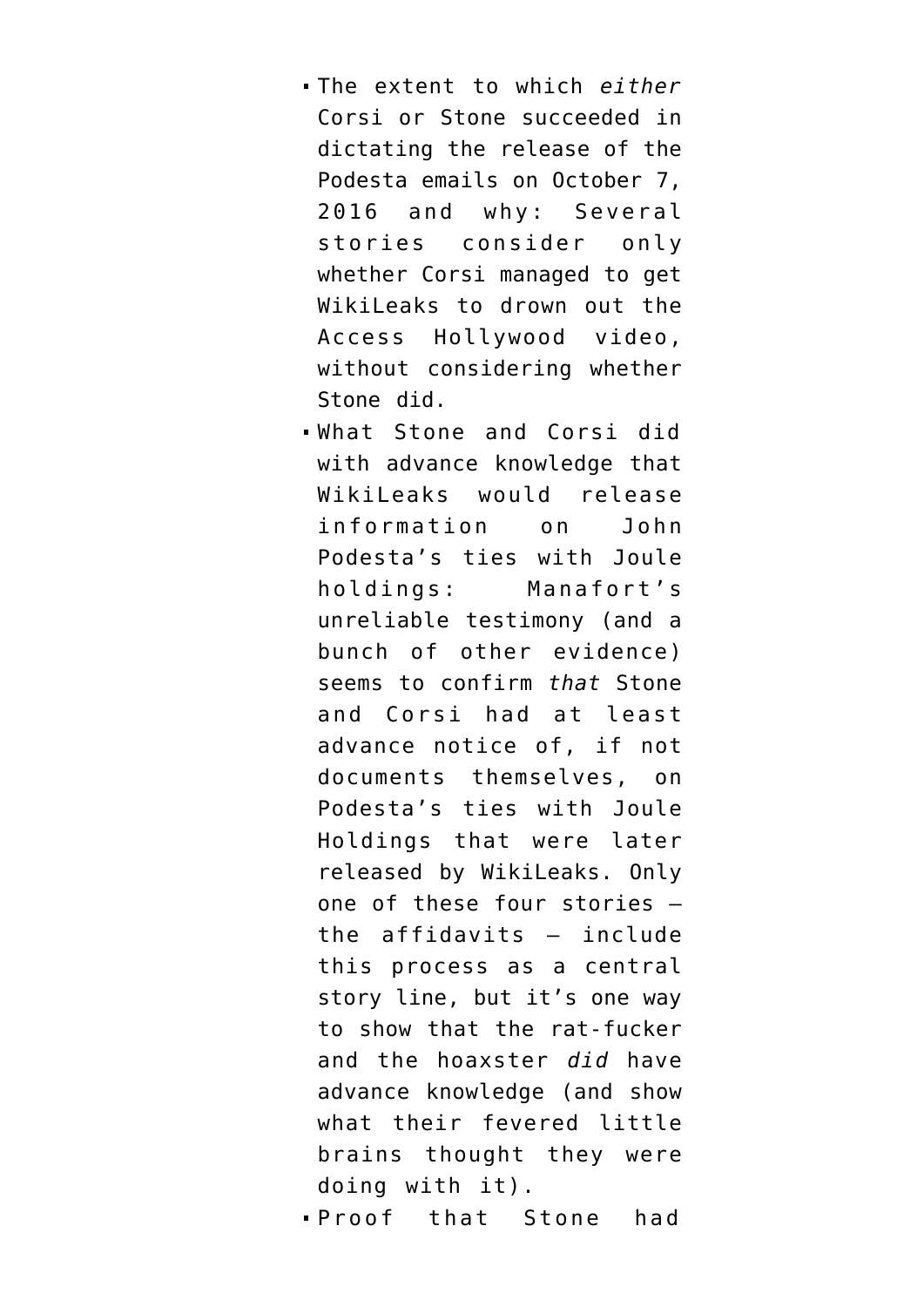foreknowledge: While much of this is inconclusive, the affidavits make it clear that investigators believed Stone's knowledge went beyond and long preceded what Corsi obtained in early August 2016. Once you establish that foreknowledge, then all question of Corsi versus Credico is substantially meaningless window-dressing (albeit convenient window dressing if you're trying to hide a larger investigation).

- Steve Bannon's knowledge of and possible participation in Stone's schemes shortly after he came on as campaign manager: The government almost certainly has grand jury testimony laying this out. But we've only seen glimpses of what happened after Stone wrote Bannon and floated a way to win the election the day he came onto the campaign, and not all of these stories were even curious about what happened.
- Stone's social media efforts to undermine the Russian attribution: I'm agnostic at this point about the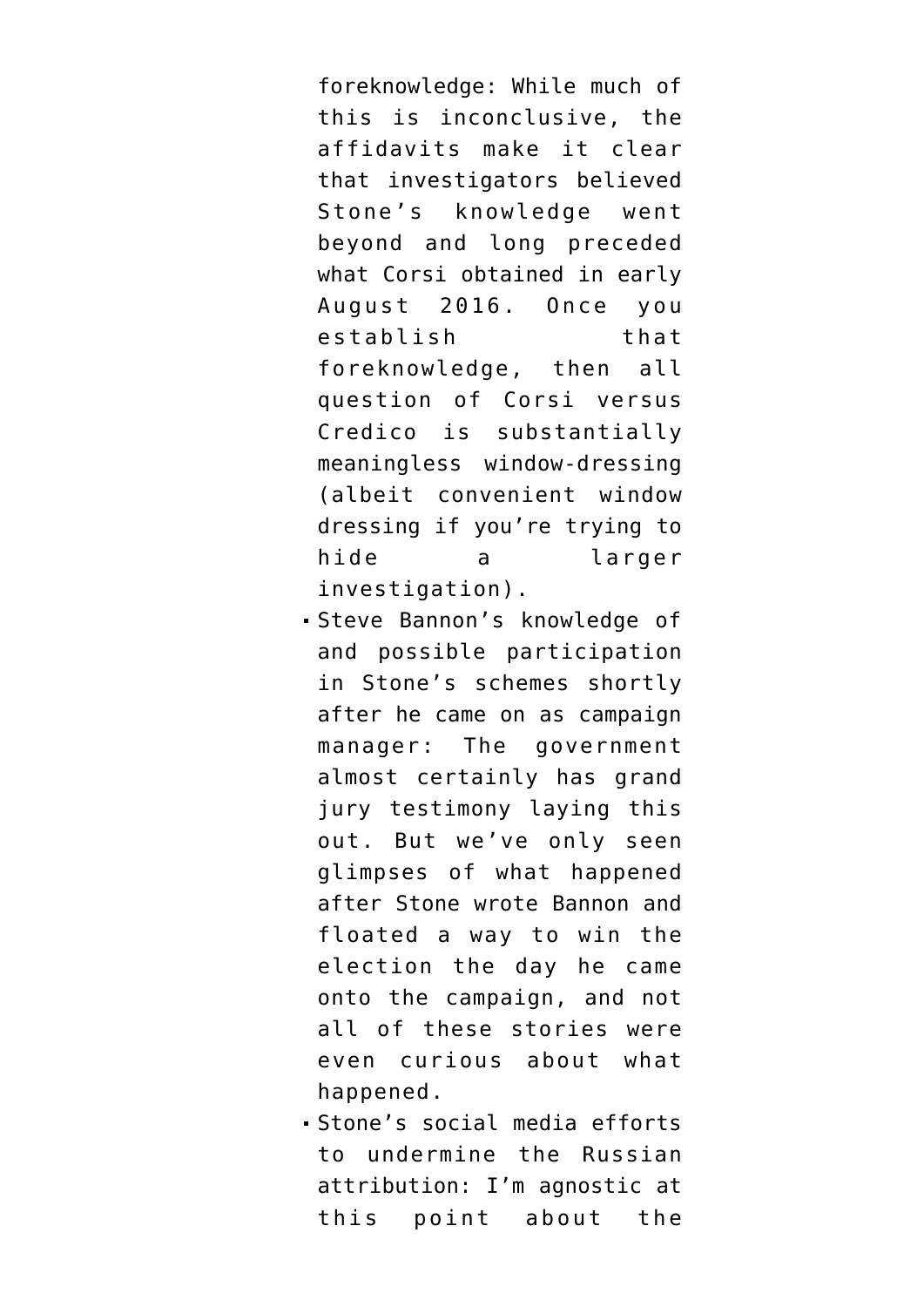significance of investigators' focus on Stone's efforts to undermine the Russian attribution for the operation, but some stories cover it and others ignore it conspicuously.

- Stone's extended effort to get a pardon for Julian Assange: It is a fact that Stone pursued a pardon for Julian Assange after Trump won. While it's not yet proven whether Stone reached out to WikiLeaks [on or even](https://www.emptywheel.net/2020/09/19/randy-credico-refuses-to-answer-whether-roger-stone-called-him-about-an-assange-pardon-on-november-9-2016/) [before November 9](https://www.emptywheel.net/2020/09/19/randy-credico-refuses-to-answer-whether-roger-stone-called-him-about-an-assange-pardon-on-november-9-2016/) or waited until days later, several of these stories incorporate details of that effort. Others ignore it.
- Stone's interactions with Guccifer 2.0: This story is virtually identical, albeit with additive bits, in three of the four stories. It is almost — entirely absent from the prosecution.

# **The Manafort-Stone connection**

One other detail to consider as you look at the different stories told here: Not a single one of them treats Manafort and Stone as a unit or a team. Partly this is just convenience. It's hard to tell a story with two villains, and there is *so much* dirt on both Manafort and Stone, there's more than enough material for one story for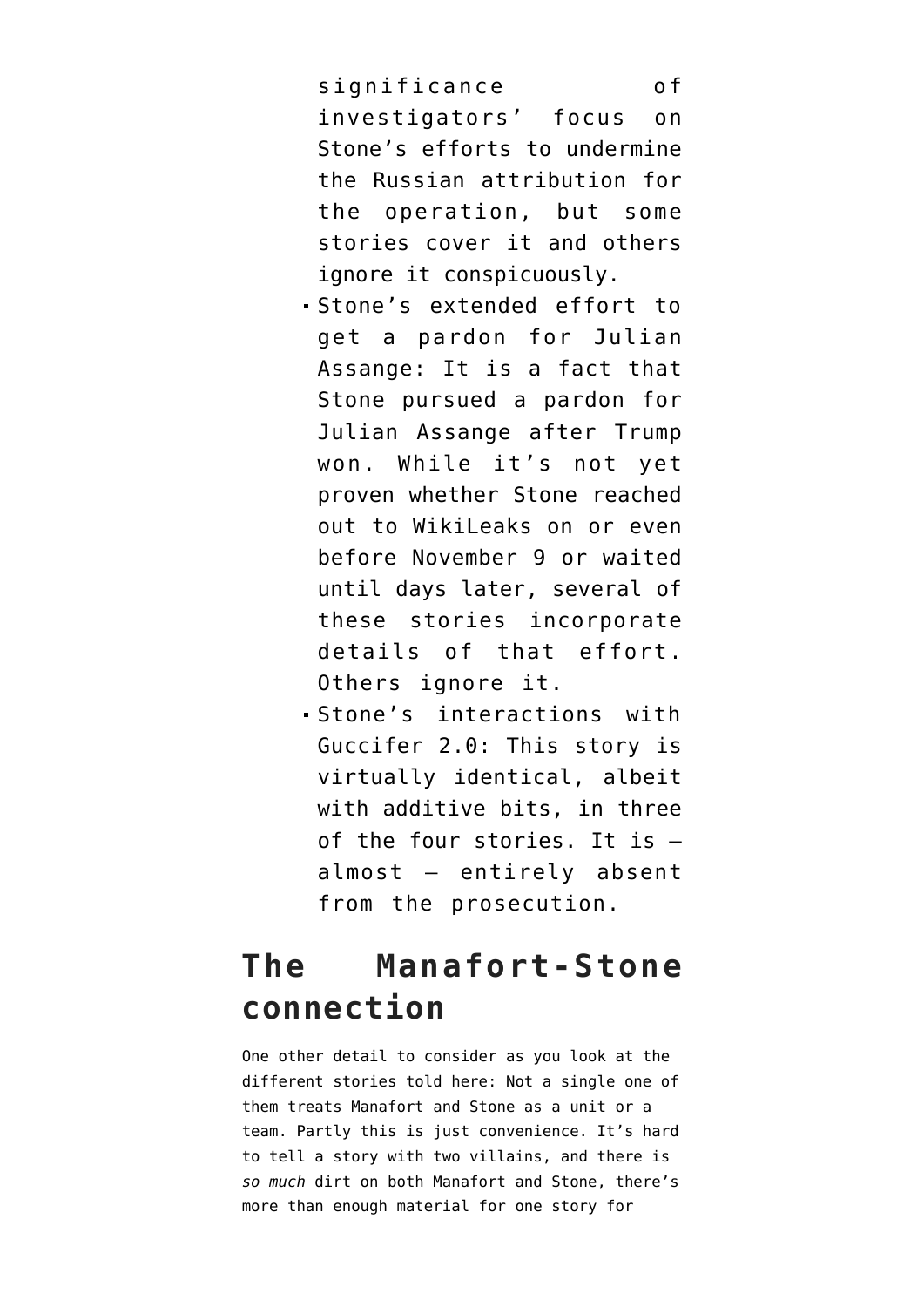each. We also know that from the very beginning of the investigation, the Mueller team largely kept these strands separate, a team led by Andrew Weissmann focusing on Manafort and a team led by Jeannie Rhee focusing on Russian outreach (though 302s and other documents show that Rhee definitely participated in both, and Weissmann describes working closely with Rhee in his book).

But Roger Stone played a key role in getting Manafort hired by the Trump campaign. They were friends from way back. They used each other to retain a presence on the campaign after they got booted. Stone made reckless efforts to obtain the Podesta files partly in a bid to save Manafort. So while it's easy to tell a story that keeps the Manafort corruption and the Stone cheating separate, that may not be the correct cognitive approach to understand what happened.

None of these stories tell the complete story. Most deliberately avoid doing so, and the one that tried, the SSCI Report, stopped short of telling all that's public and didn't have access to much that remains secret. Reading them together may point to what really happened.

## **Links to all posts in the series**

- [While the Mueller Report](https://www.emptywheel.net/2020/10/14/rat-fucker-rashomon-trumps-direct-line-to-the-rat-fucking/) [made it clear Trump's pardon](https://www.emptywheel.net/2020/10/14/rat-fucker-rashomon-trumps-direct-line-to-the-rat-fucking/) [dangles to keep details of](https://www.emptywheel.net/2020/10/14/rat-fucker-rashomon-trumps-direct-line-to-the-rat-fucking/) [his conversations with Roger](https://www.emptywheel.net/2020/10/14/rat-fucker-rashomon-trumps-direct-line-to-the-rat-fucking/) [Stone secret amounted to](https://www.emptywheel.net/2020/10/14/rat-fucker-rashomon-trumps-direct-line-to-the-rat-fucking/) [obstruction, it didn't tell](https://www.emptywheel.net/2020/10/14/rat-fucker-rashomon-trumps-direct-line-to-the-rat-fucking/) [just just how many](https://www.emptywheel.net/2020/10/14/rat-fucker-rashomon-trumps-direct-line-to-the-rat-fucking/) [conversations they had](https://www.emptywheel.net/2020/10/14/rat-fucker-rashomon-trumps-direct-line-to-the-rat-fucking/)
- *[Rather than telling us](https://www.emptywheel.net/2020/10/15/rat-fucker-rashomon-accessing-hollywood-cover-ups-of-the-russian-attribution/) [whether, how, and why Roger](https://www.emptywheel.net/2020/10/15/rat-fucker-rashomon-accessing-hollywood-cover-ups-of-the-russian-attribution/) [Stone optimized the release](https://www.emptywheel.net/2020/10/15/rat-fucker-rashomon-accessing-hollywood-cover-ups-of-the-russian-attribution/) [of John Podesta's emails on](https://www.emptywheel.net/2020/10/15/rat-fucker-rashomon-accessing-hollywood-cover-ups-of-the-russian-attribution/)*